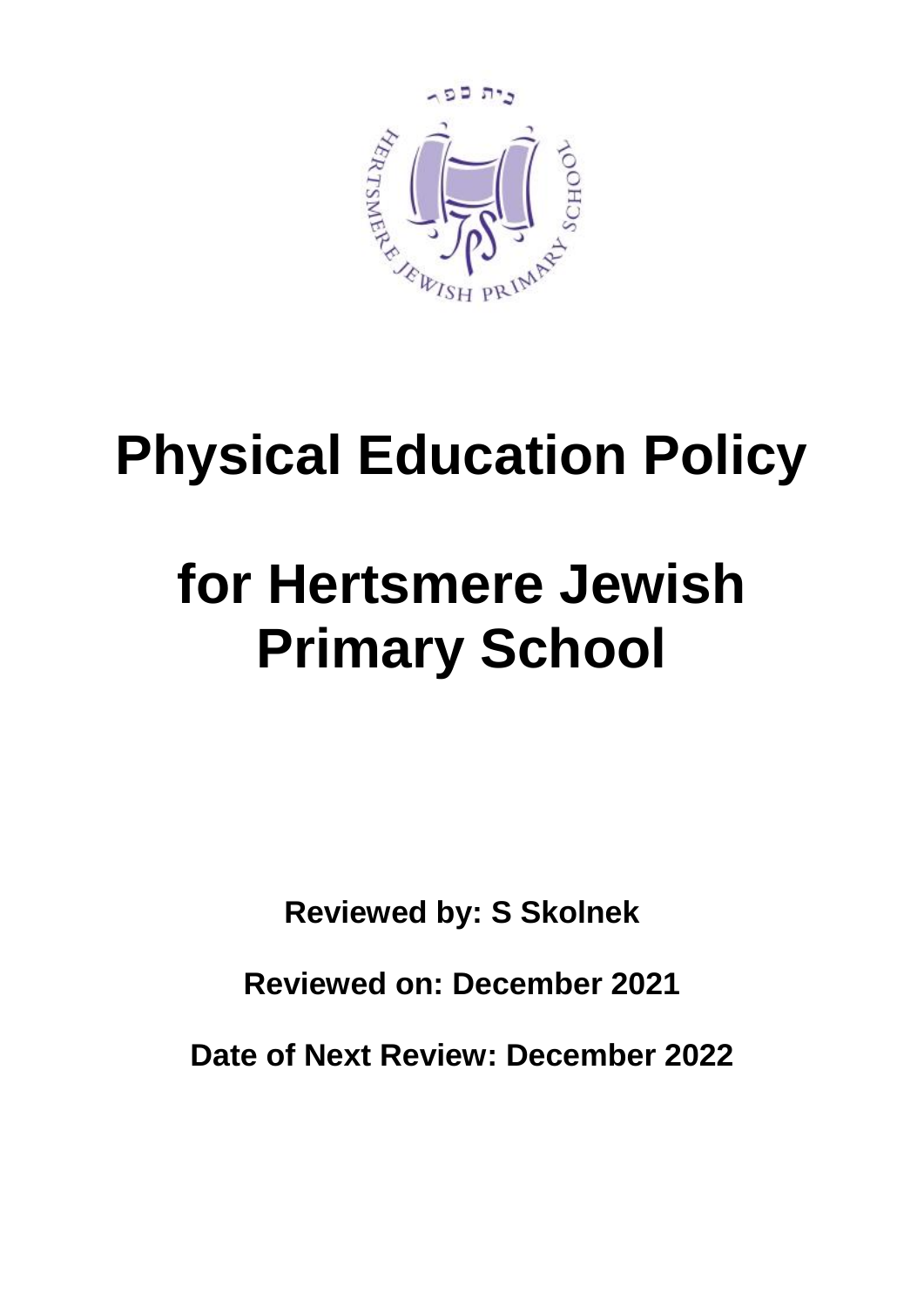## **Policy Review**

This policy will be reviewed in full by the Governing Body on an annual basis. The policy was last reviewed and agreed by the Governing Body on December 2021. It is due for review on December 2022.

Signature:  $\ell$   $k$  ak- Level Headteacher Date December 2021 Signature: J. Grandary Chair of Governors Date December 2021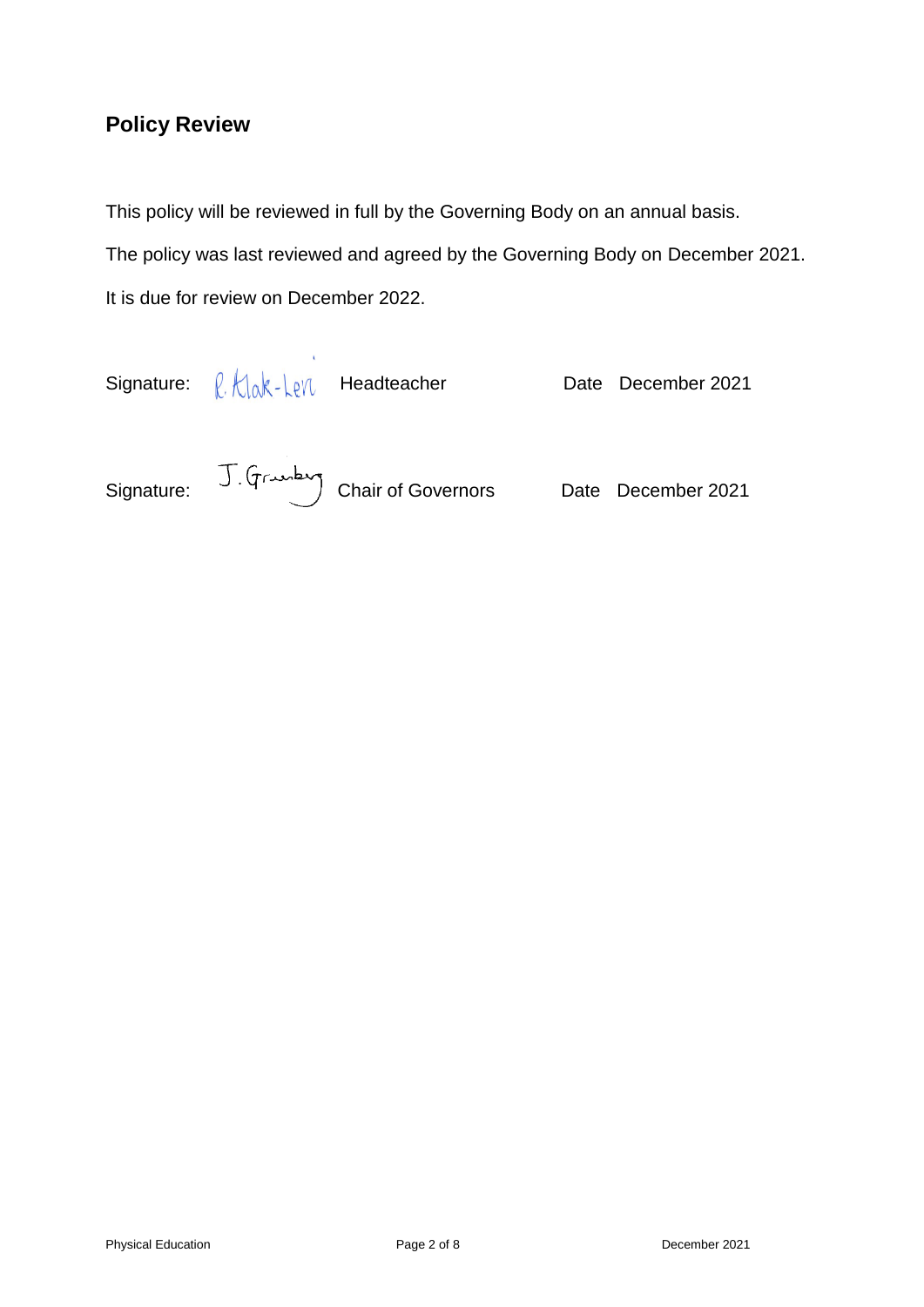## **The Purpose of this Document**

This policy reflects the school's values and philosophy in relation to the teaching of Physical Education. It sets out the framework within which the teaching and nonteaching staff can operate and gives guidance on planning, teaching and assessment.

This document is intended for all teaching and non-teaching staff, governors, parents, inspection teams, LEA advisers and interested parties.

## **The Importance of PE in the Curriculum**

PE develops pupils' physical competence and confidence. It promotes physical skill, development and knowledge of the body and provides opportunities for children to be creative, competitive and to face challenges as individuals, in groups and in teams. It is also essential in promoting a positive attitude towards active and healthy lifestyles. Through PE, pupils learn how to plan, perform and evaluate their work, enabling them to improve their quality and effectiveness. Through this process, they discover their aptitude, abilities and preferences and how to make choices about getting involved in life-long physical activity.

The school takes part in competitive sports within Hertfordshire, as well as Maccabi tournaments. Teams for sports fixtures will be chosen on skill and ability. Trials will take place separate to PE lesson and the children will be informed of the time in advance.

# **Aims in Teaching PE**

- To ensure children are confident, safe and enjoy physical activity.
- To develop an ability to select, link and apply skills, tactics and compositional ideas and perform them with control, co-ordination and fluency.
- To improve observational skills and the ability to evaluate their own and others work and use this skill to improve performance.
- To develop a sense of fair play and sportsmanship.
- To co-operate and work successfully and collaboratively with others.
- To motivate and retain a lifelong interest in PE and to recognise the importance of living and maintaining a healthy lifestyle.

# **Curriculum Requirements**

#### **Foundation Stage**

By the end of the Foundation Stage, children should be able to

- Move spontaneously, imaginatively and confidently, showing control, co-ordination and awareness of space.
- Use small and large equipment, showing a range of basic skills.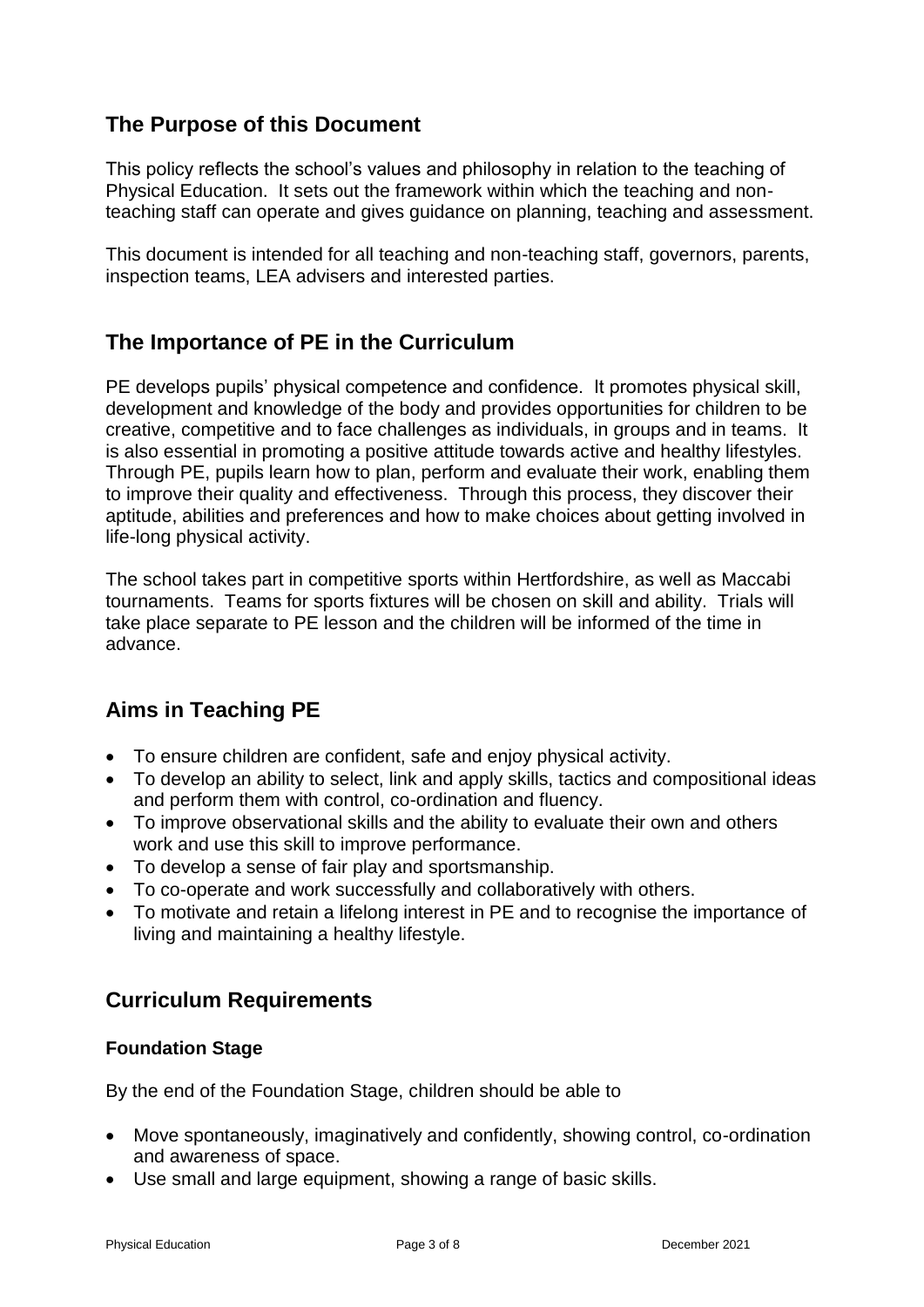- Recognise the importance of keeping healthy and those things, which contribute to this.
- Recognise the changes that happen to their bodies.

The children learn these skills through weekly PE lessons, taught by Ms Skolnek and the class teachers..

- Balancing
- Moving freely in different ways with pleasure and confidence, e.g. slithering, shuffling, rolling, crawling, walking, running, jumping, skipping, sliding and hopping.
- Negotiating space successfully.
- Adjusting speed or direction.
- Running.
- Travelling with confidence and skill under, over and through.
- Controlling an object pushing, patting, throwing, catching, kicking.

#### **Key Stage 1**

The National Curriculum requires a child at the end of Key Stage 1 to be taught and able to

- master basic movements including running, jumping, throwing and catching, as well as developing balance, agility and co-ordination, and begin to apply these in a range of activities
- participate in team games, developing simple tactics for attacking and defending
- perform dances using simple movement patterns.

#### **Key Stage 2**

The National Curriculum requires a child at the end of Key Stage 2 to be taught and able to

- use running, jumping, throwing and catching in isolation and in combination
- play competitive games, modified where appropriate [for example, badminton, basketball, cricket, football, hockey, netball, rounders and tennis], and apply basic principles suitable for attacking and defending
- develop flexibility, strength, technique, control and balance [for example, through athletics and gymnastics]
- perform dances using a range of movement patterns
- take part in outdoor and adventurous activity challenges both individually and within a team
- compare their performances with previous ones and demonstrate improvement to achieve their personal best.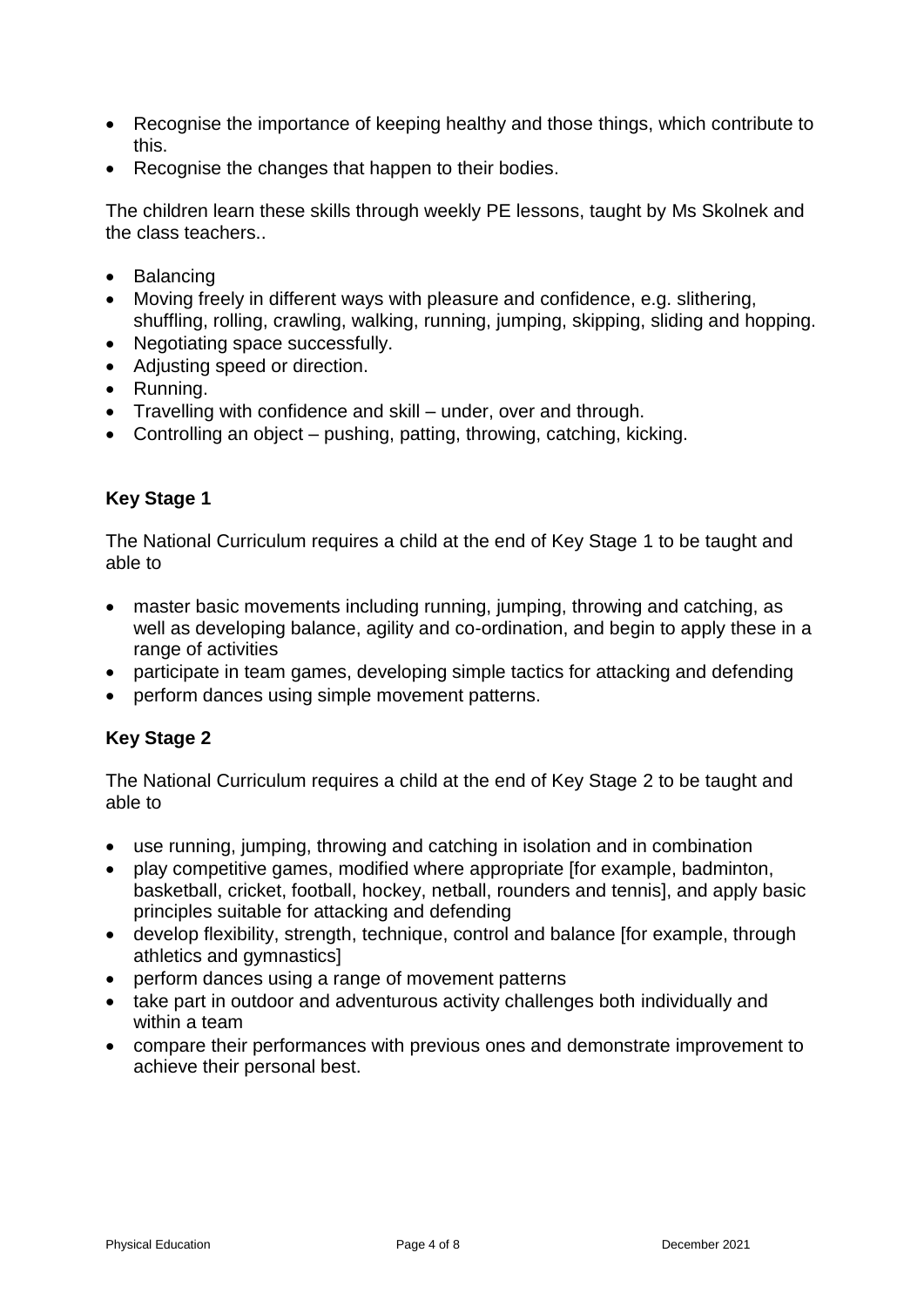## **Planning the PE Curriculum**

Planning Key Stage 1 and 2 is carried out by Ms Skolnek. Planning in the Foundation Stage for Physical Development is carried out by Ms Skolnek and the Nursery Leader. Planning is used for

- Setting clear, achievable goals
- Ensuring work is matched to pupils' abilities, experience and interests.
- Ensure progression, continuity and subject coverage throughout the school.
- Providing criteria for assessment and evaluation of teaching and learning.
- Ensuring the balance of all four aspects of the National Curriculum is taught in PE lessons.

At HJPS the PE Hub and Hertfordshire Scheme of Work is used, which outlines long term, medium and short-term planning for Key Stage One and Two. This is also referenced to the LCP PE Scheme of Work and the PE Hub.

Physical Development in the Foundation Stage is about improving skills of control, coordination, manipulation and movement of both gross and fine motor development. It helps children gain confidence and develops a positive sense of well being. Particular attention is paid to

- Planning activities to offer appropriate physical challenges.
- Providing sufficient space indoors and outdoors to set up activities.
- Allowing sufficient time for children to explore the equipment.
- Providing a range of resources.
- Introducing the language of movement.

The P.E co-ordinator plans the teaching of PE. She will consider how the curriculum will be differentiated. Consideration will be given to

- Pupil groupings e.g. ability or mixed ability groups, or group, paired or individual activities.
- Resources, eg different equipment for different levels of ability.
- Pupil activity eg different group tasks, different pupil roles and responsibilities, different allocations of time and variation of pace within the lesson to meet the needs of different levels of ability, including children who cannot access the curriculum due to physical disability.
- Other opportunities eg extra curricular activities, club links and interest groups, for the development of excellence.

#### **Entitlement**

All pupils are entitled to a progressive and comprehensive physical programme that covers the National Curriculum requirements. Pupils will access the curriculum aims through participating in

• Dance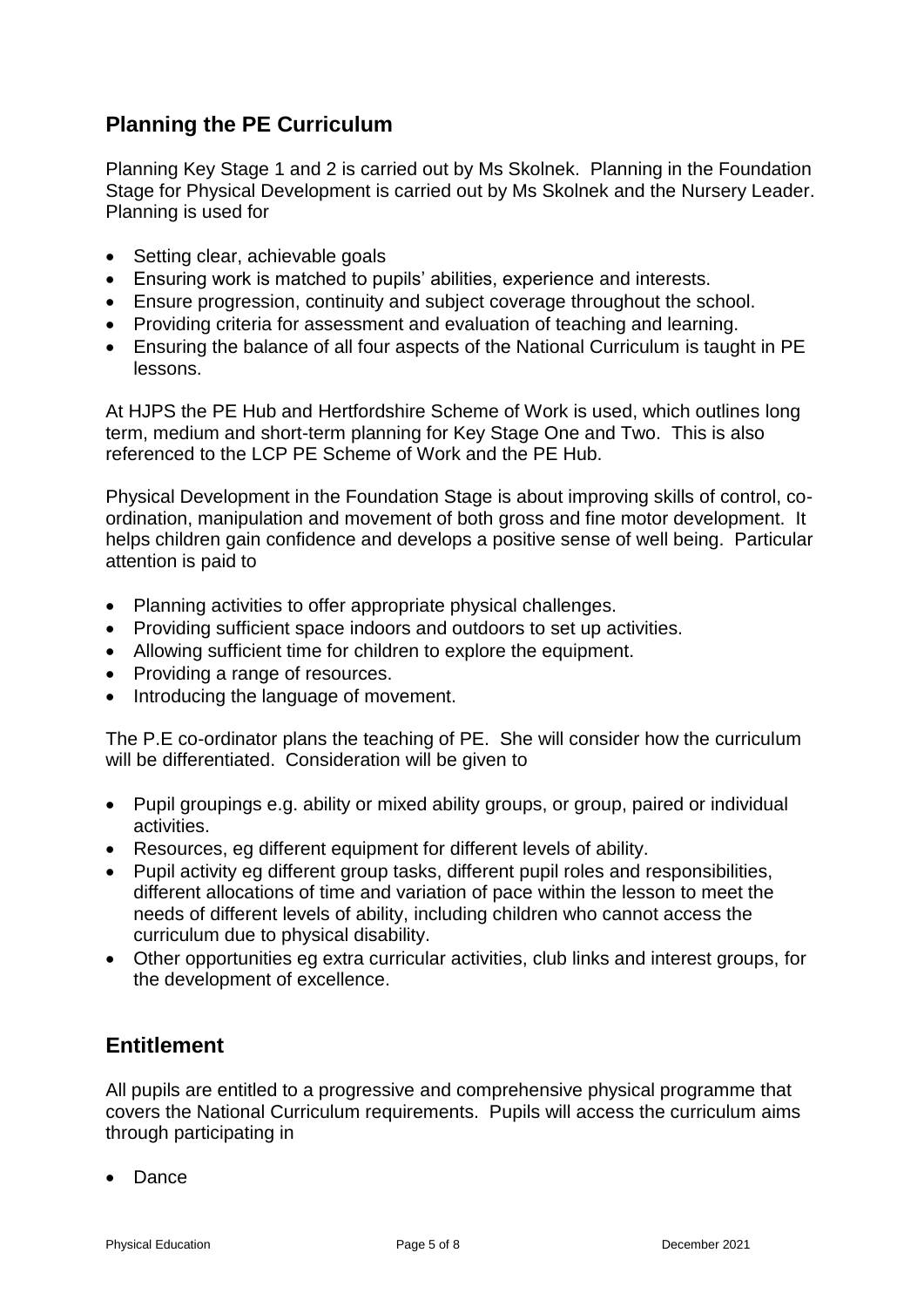- Games hockey, football, rugby, netball, cricket, handball, basketball and rounders
- Gymnastics
- Athletics
- Swimming
- OAA

## **Swimming**

All Year 3 children swim during the course of the academic year. A fee is paid to cover transport and tuition. The aim is for all children to achieve the minimum requirement of 25 metres unaided.

## **Time Allocation**

In order to meet the national target of children receiving high-quality PE weekly, children in Foundation Stage have one PE session with Ms Skolnek and nursery have PE integrated into their sessions with staff members.

In Key Stages 1 and 2, all classes have 2 sessions per week, split into 1 session taught by Ms Skolnek, with the other session led by the class teacher.

## **Out of School Hours Learning (OSHL)**

We believe that extra-curricular activities are an important part of a child's primary education as it enables children to develop particular skills and further their interest in one or more activities. They help produce a competitive element to learn games and promoted co-operation and fair play. Activities offered are inclusive and are offered to children of all abilities. Some activities are aimed at specific year groups and clubs vary throughout the year. They include:

- Multi-Sport
- Football
- Netball
- Tennis
- Gymnastics
- Dance

Other after-school clubs include Drama, Construction and Arts & Crafts.

## **Assessment, Recording and Reporting**

These are important elements in ensuring that sound progression is made by children in PE. The P.E co-ordinator uses assessment sheets recommended in the Scheme of Work of the PE Hub and are assessed through Target Tracker.. Photographs of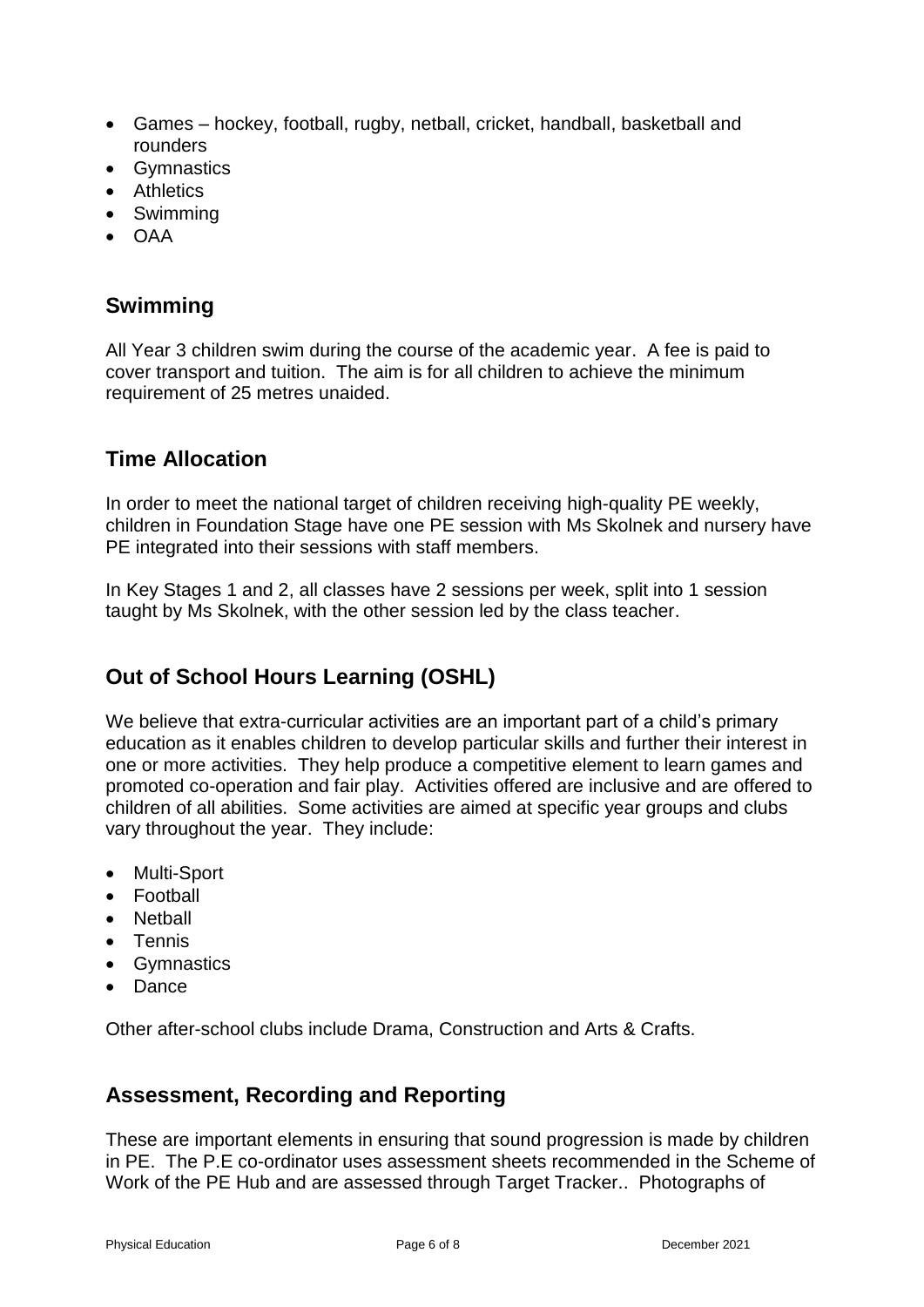matches and skills taught are kept by the Sports Leader in the Assessment file. Pupils keep these photographs as evidence in their PE books of any fixtures attended and PE lessons. These books move up with the pupils yearly.

## **Staff Development and Adults other than Teachers (AOTTS)**

Staff development needs are met by

- Attending training courses
- Attending in school training sessions run by the P.E co-ordinator, Meryl Charles and the WAHSSP.
- Observation and feedback by the P.E co-ordinator and SSCOs.

## **Role of the Sports Leader**

- Producing a flexible scheme of work, with lesson ideas to support its implementation.
- Maintaining and replacing equipment.
- Ensuring areas for lessons are safe.
- Assisting with recording and assessing the pupils.
- Monitoring the teaching of the subject.
- Attending meetings and courses, which will inform future development of the subject and ensure other staff members are aware of courses themselves.
- Ensuring that pupils have the opportunity to be involved in extra-curricular clubs to further develop skills and talents.
- Ensure standards remain high in each year group through effective monitoring of the subject.

## **Resources / Accommodation**

Ideas to supplement the schemes of work are kept on the shelves in the PE cupboard. Games and dance equipment are kept in a locked PE cupboard situated in the hall. Gymnastics equipment is located in the hall.

## **Equal Opportunities**

All children have the same access to PE activities regardless of their gender, race or cultural background. Children with additional needs and disabilities will be included in every physical education lesson. If a programme needs to be adapted, the teacher in charge will do this in consultation with the Sports Leader and Inclusion Leader (if applicable).